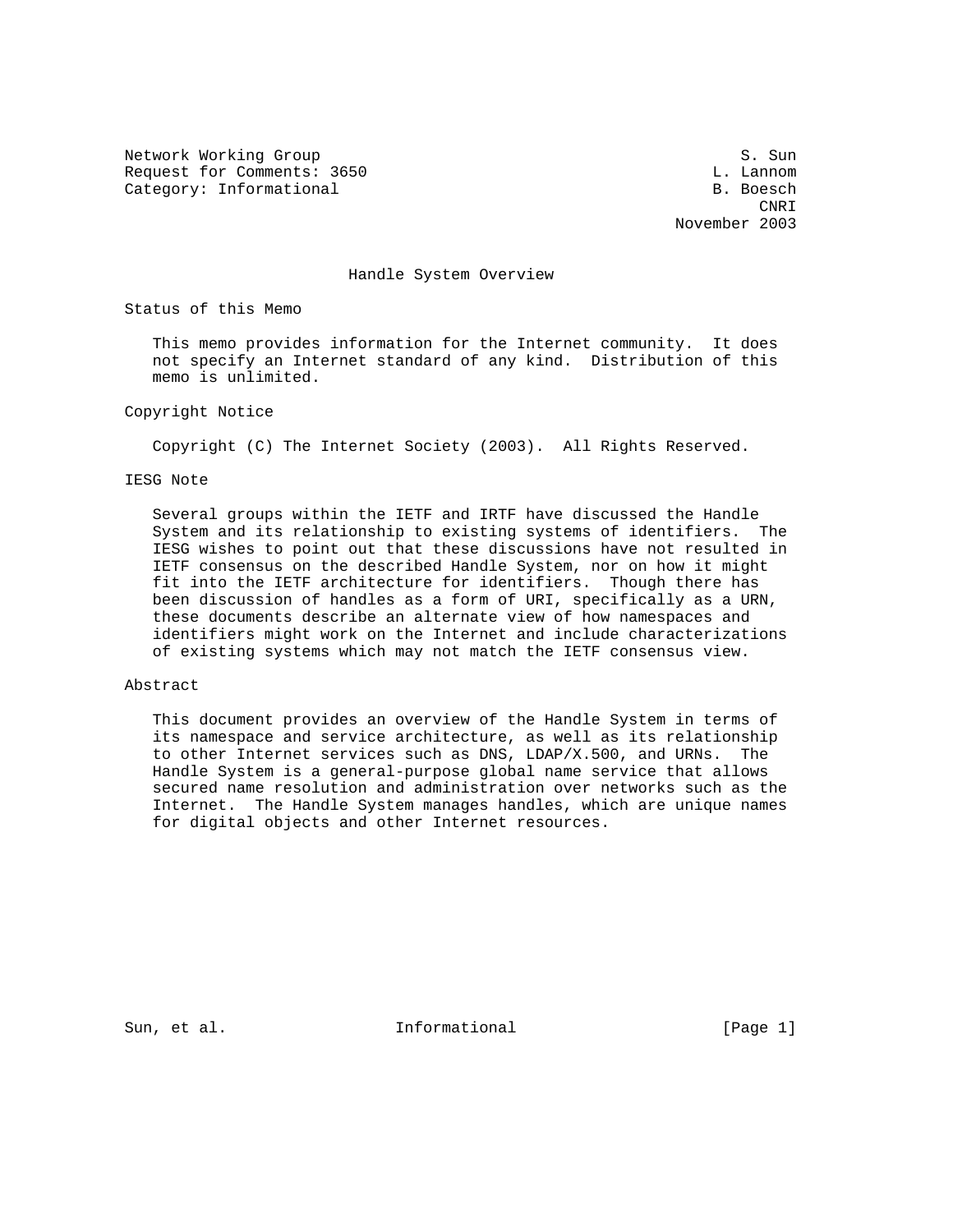Table of Contents

| 2.1<br>3.<br>Handle System Architecture 8<br>4 <sub>1</sub><br>5 <sub>1</sub><br>б.<br>The Handle System and other Internet Services. 12<br>6.1. Domain Name Service (DNS). 13<br>Directory Services $(X.500/LDAP)$ 13<br>6.2.<br>6.3. Uniform Resource Identifier (URI)/Uniform Resource Name |  |
|------------------------------------------------------------------------------------------------------------------------------------------------------------------------------------------------------------------------------------------------------------------------------------------------|--|
|                                                                                                                                                                                                                                                                                                |  |
|                                                                                                                                                                                                                                                                                                |  |
|                                                                                                                                                                                                                                                                                                |  |
|                                                                                                                                                                                                                                                                                                |  |
|                                                                                                                                                                                                                                                                                                |  |
|                                                                                                                                                                                                                                                                                                |  |
|                                                                                                                                                                                                                                                                                                |  |
|                                                                                                                                                                                                                                                                                                |  |
|                                                                                                                                                                                                                                                                                                |  |
|                                                                                                                                                                                                                                                                                                |  |
| General Security Practice. 15<br>7.1.                                                                                                                                                                                                                                                          |  |
| Privacy Protection 16<br>7.2.                                                                                                                                                                                                                                                                  |  |
| 7.3. Caching and Proxy Servers. 16                                                                                                                                                                                                                                                             |  |
| 7.4.                                                                                                                                                                                                                                                                                           |  |
| 7.5. Denial of Service (DoS). 17                                                                                                                                                                                                                                                               |  |
| History of the Handle System 18<br>8.                                                                                                                                                                                                                                                          |  |
| 9.                                                                                                                                                                                                                                                                                             |  |
| 10. References and Bibliography. 19                                                                                                                                                                                                                                                            |  |
|                                                                                                                                                                                                                                                                                                |  |
| 12. Full Copyright Statement 21                                                                                                                                                                                                                                                                |  |

# 1. Introduction

 This document provides an overview of the Handle System, a distributed information system designed to provide an efficient, extensible, and secured global name service for use on networks such as the Internet. The Handle System includes an open protocol, a namespace, and a reference implementation of the protocol. The protocol enables a distributed computer system to store names, or handles, of digital resources and resolve those handles into the information necessary to locate, access, and otherwise make use of the resources. These associated values can be changed as needed to reflect the current state of the identified resource without changing the handle. This allows the name of the item to persist over changes of location and other current state information. Each handle may have its own administrator(s) and administration can be done in a distributed environment. The Handle System supports secured handle resolution. Security services such as data confidentiality, data integrity, and non-repudiation are provided upon client request.

 The Handle System provides a confederated name service that allows any existing local namespace to join the global handle namespace by obtaining a unique Handle System naming authority. Local names and their value-binding(s) remains intact after joining the Handle System. Any handle request to the local namespace may be processed

Sun, et al. 10. Informational 1. [Page 2]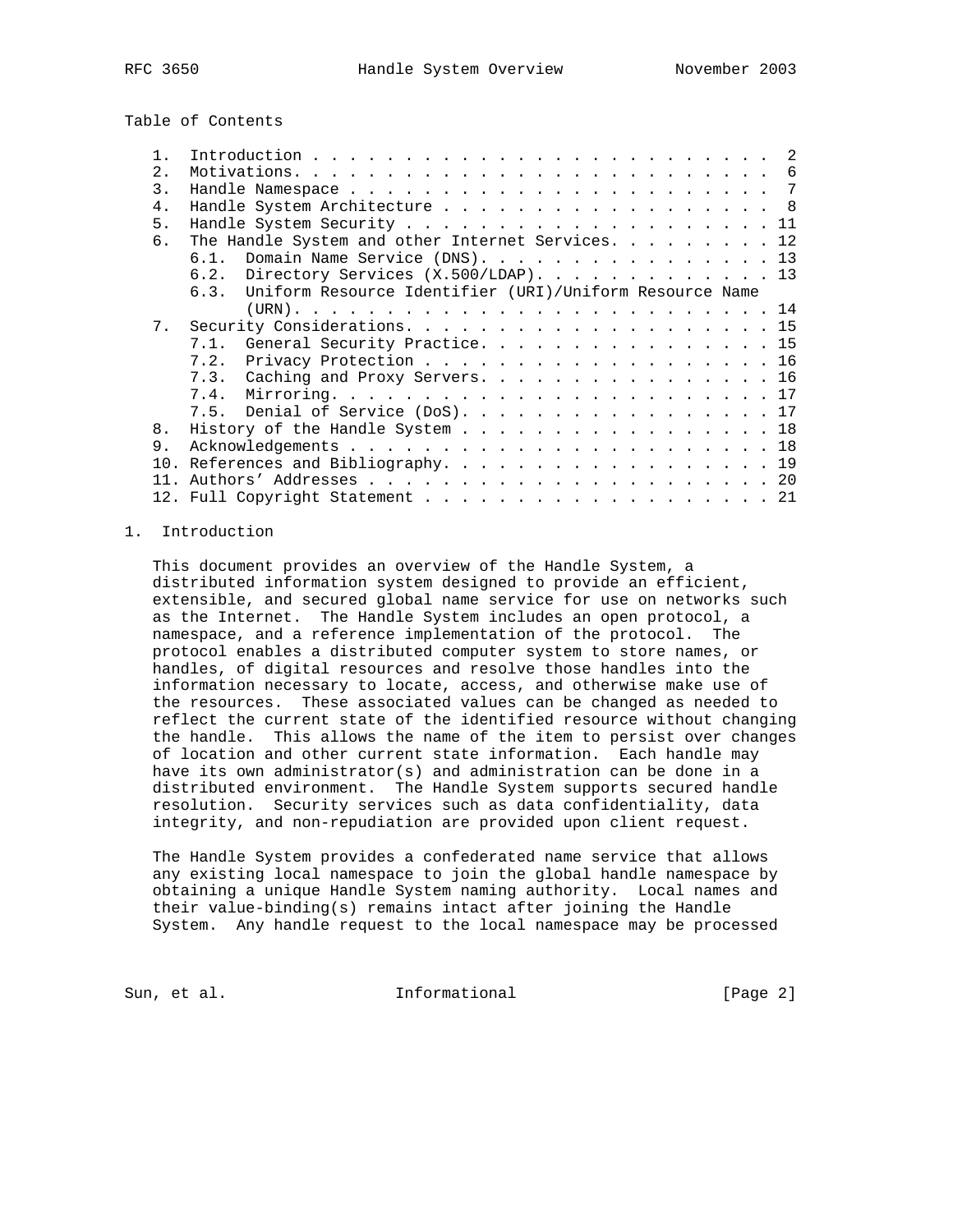by a service interface speaking the Handle System protocol. Combined with the unique naming authority, any local name is guaranteed unique under the global handle namespace.

 There are several services used today to provide name service for Internet resources. Among these, the Domain Name System (DNS) [2,3] is the most widely used. DNS is designed "to provide a mechanism for naming resources in such a way that the names are mappable into IP addresses and are usable in different hosts, networks, protocol families, internets, and administrative organizations" [3]. The growth of the Internet has raised demands for various extensions to DNS. There are also attempts to use DNS as a general-purpose resource naming system. However, the importance of DNS in basic network routing has led to great caution in implementing any DNS extension or overloading the DNS for general-purpose resource naming. An additional factor which argues against using DNS as a general purpose naming service is the DNS administrative model. DNS names are typically managed by the network administrator(s) at the DNS zone level. There is no provision for per-name administrative structure and no facilities for anyone other than the network administrator to create or manage DNS names. This is appropriate for domain name administration, but less so for general-purpose resource naming.

 The Handle System has been designed from the start to serve as a general-purpose naming service. It is designed to accommodate very large numbers of entities and to allow distributed administration over the public Internet. The Handle System data model allows access control to be defined at the level of each of the data values associated with a given handle. Each handle can further define its own set of administrators that are independent from the network or host administrator.

 Traditional URLs (Uniform Resource Locators) [4] allow certain Internet resources to be named as a combination of a DNS name and local name. The local name may be a local file path, or a reference to some local service (e.g., a cgi-bin script). This combination of a DNS name and a local name provides a flexible administrative model for naming and managing individual Internet resources. However, the URL practice also has some key limitations. Most URL schemes (e.g., http) are defined for resolution only. Any URL administration has to be done either at the local host, or via some other network service such as NFS. Using a URL as a name typically ties the Internet resource to its current network location. For example, a URL will be tied to its local file path when the file path is part of the URL. When the resource moves from one location to another for whatever reason, the URL breaks. It is especially difficult to work around

Sun, et al. 10. Informational 1. [Page 3]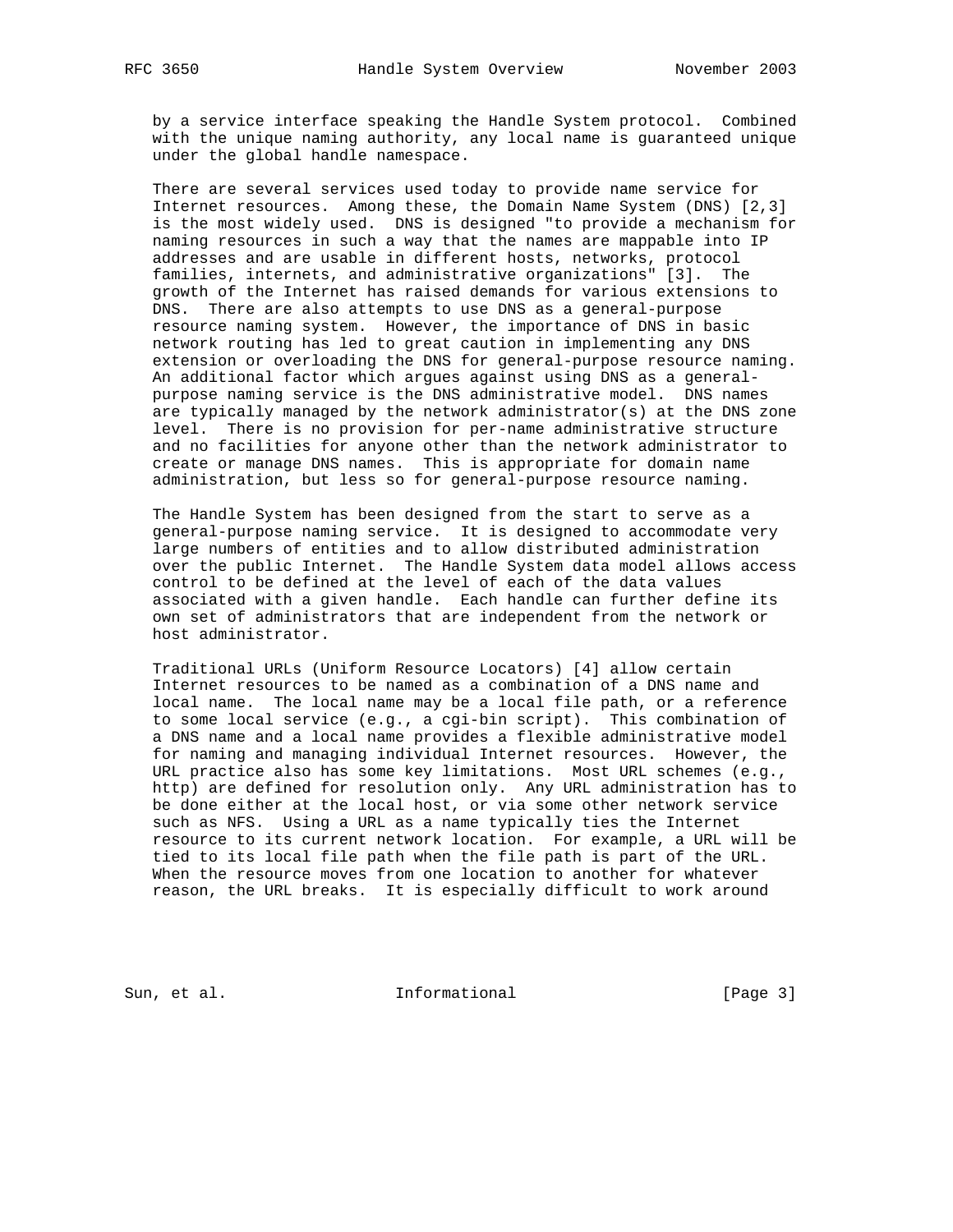this problem when the reason for the location change is change in ownership of an asset, as ownership is generally reflected in the domain name.

 The Handle System is designed to overcome these limitations and to add significant functionality. Specifically, the Handle System is designed with the following objectives:

- Uniqueness: Every handle is globally unique within the Handle System.
- Persistence: Handles may be used as persistent identifiers for Internet resources. A handle does not have to be derived from the entity that it names. While an existing name, or even a mnemonic, may be included in a handle for convenience, the only operational connection between a handle and the entity it names is maintained within the Handle System. This of course does not guarantee persistence, which is a function of administrative care. But it does allow the same name to persist over changes of location, ownership, and other state conditions. For example, when a named resource moves from one location to another, the handle may be kept valid by updating its value in the Handle System to reflect the new location.
- Multiple Instances: A single handle can refer to multiple instances of a resource, at different and possibly changing locations in a network. Applications can take advantage of this to increase performance and reliability. For example, a network service may define multiple entry points for its service with a single handle so as to distribute the service load.
- Multiple Attributes: A single handle can refer to multiple attributes of a resource, including associated services, available through any method at different and possibly changing network locations. Handles can thus be used as persistent entry points into an evolving world of services associated with identified resources.
- Extensible Namespace: Existing local namespaces may join the handle namespace by acquiring a unique handle naming authority. This allows local namespaces to be introduced into a global context while avoiding conflict with existing namespaces. Use of naming authorities also allows delegation of service, both resolution and administration, to a local handle service.

Sun, et al. 10. Informational 1. [Page 4]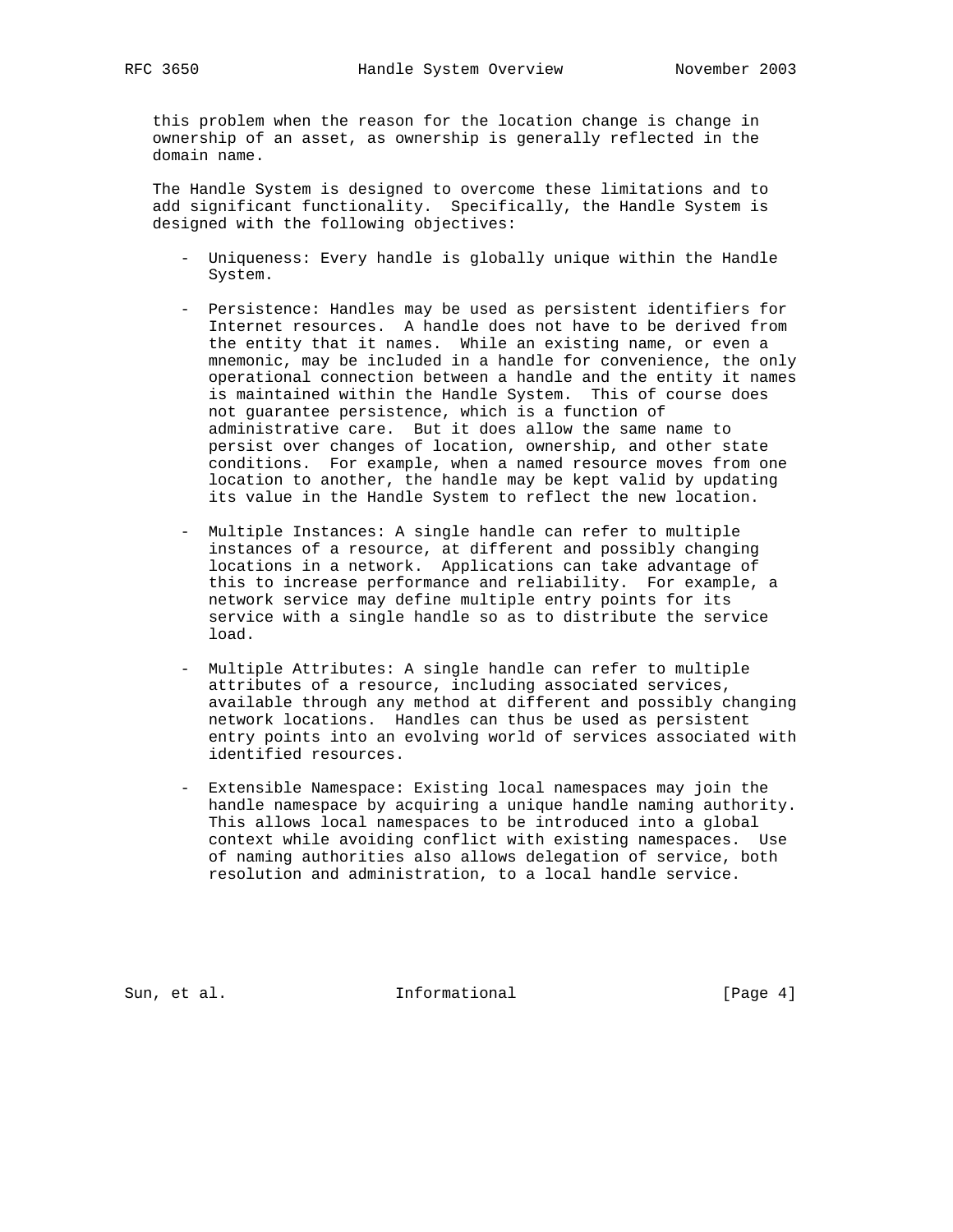- International Support: The handle namespace is based on Unicode 3.0 [17], which includes most of the characters currently used around the world. This allows handles to be used in any native environment. The handle protocol mandates UTF-8 [5] as the encoding used for handles.
- Distributed Service Model: The Handle System defines a hierarchical service model such that any local handle namespace may be serviced by a corresponding local handle service, by the global service, or by both. The global service, known as the Global Handle Registry, can be used to dispatch any handle service request to the responsible local handle service. The distributed service model allows replication of any given service into multiple service sites, and each service site may further distribute its service into a cluster of individual servers. (Note that local here refers only to namespace and administrative concerns. A local handle service could in fact have many service sites distributed across the Internet.)
- Secured Name Service: The Handle System allows secured name resolution and administration over the public Internet. The Handle System protocol defines standard mechanisms for both client and server authentication, as well as service authorization. It also provides security options to assure data integrity and confidentiality.
- Distributed Administration Service: Each handle may define its own administrator(s) or administrator group(s). Ownership of each handle is defined in terms of its administrator or administrator groups. This, combined with the Handle System authentication protocol, allows any handle to be managed securely over the public network by its administrator at any network location.
- Efficient Resolution Service: The handle protocol is designed to allow highly efficient name resolution performance. To avoid resolution being affected by computationally costly administration service, separate service interfaces (i.e., server processes and their associated communication ports) for handle name resolution and administration may be defined by any handle service.

 This document provides an overview of the handle namespace and service architecture. It also compares the Handle System with other existing Internet services, protocols, and specifications (e.g., DNS [2, 3], URLs [4], X.500/LDAP [6,7,8], and URN [9,10]). Details of the handle system data and service model, as well as its communication protocol, are specified in separate documents. They

Sun, et al. 10. Informational 1. [Page 5]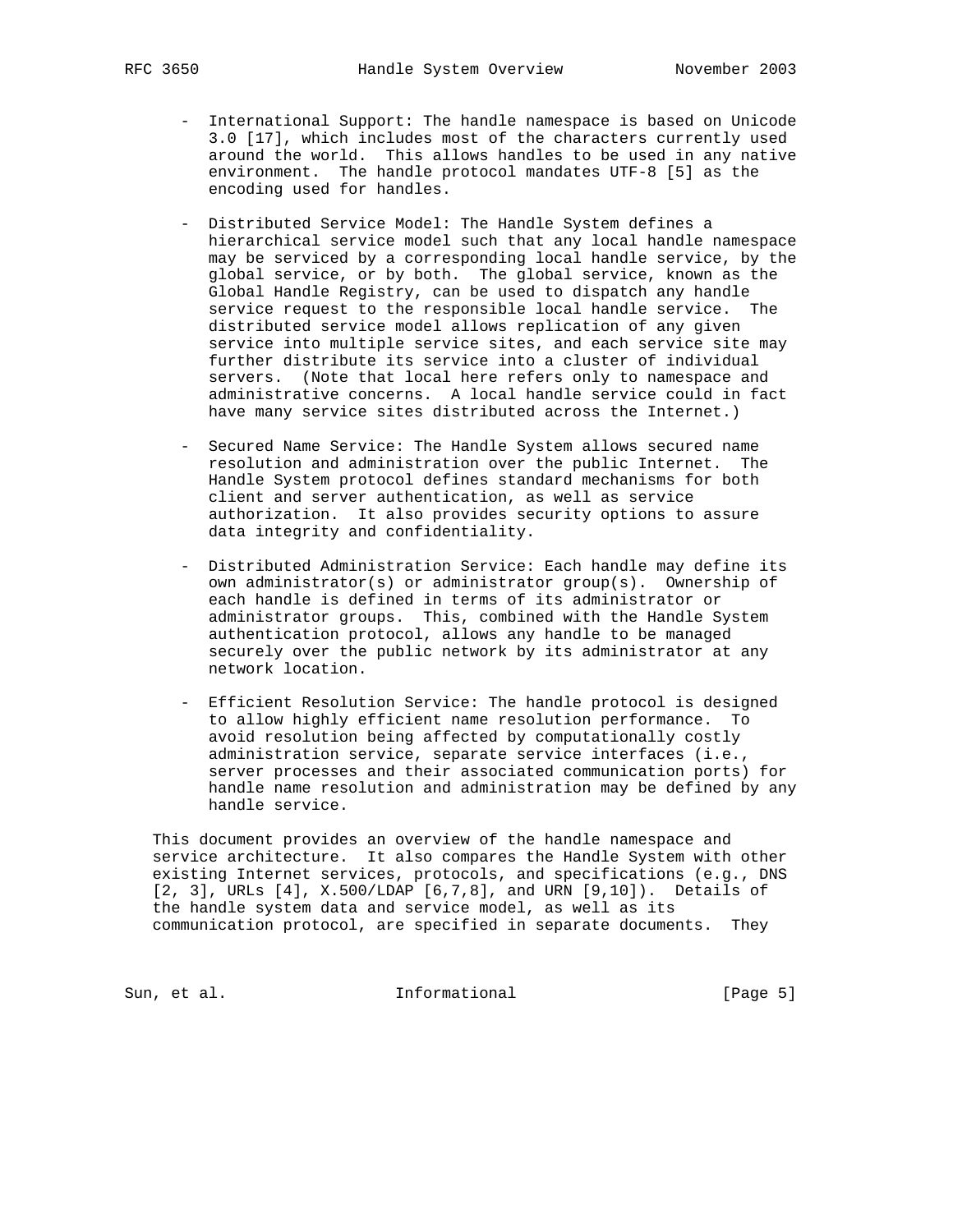can be found under the Handle System website at http://www.handle.net.

2. Motivations

 Since there are a number of name related projects in the Internet community, it is worth defining exactly where we believe the Handle System fits. Unfortunately, that is particularly hard because the other primary naming schemes either take an abstract services approach (e.g., URI/URN), or an approach to name resolution absent of a self-contained framework for reliable yet distributed administration of the underlying databases (e.g., DNS). This makes categorizing the Handle System difficult.

 The Handle System crosses boundaries. Looked at as a name resolution system, it might be compared to DNS. If used to implement a URI/URN namespace, it could be used with any URI/URN scheme. If used for distributed information updates and administration, it could be considered a simplified-version of a distributed database system.

 It is probably best to view the Handle System as a name-attribute binding service with a specific protocol for securely creating, updating, maintaining, and accessing a distributed database. It is designed to be an enabling service for secured information and resource sharing over networks such as the public Internet. Applications of the Handle System could include meta-data services for digital publications, identity management services for virtual identities, or any other applications that require resolution and/or administration of globally unique identifiers.

 In the spirit of exploration, the Handle System has been designed to have high performance for name resolution and to push the boundaries of distributed access control and administration. Unlike most conventional systems (even distributed systems) that are designed to have a relatively small number of broadly empowered administrators, the Handle System allows extremely fine granularity of administrative control. It has a unique self-contained administrative framework that de-couples the ownership of each handle from the system administrators and allows access control to be defined for each handle value.

 It should be noted, that as with all real systems, the Handle System is a compromise between a number of technical and practical concerns. There are also different opinions within the IETF on where the Handle System fits in relation to other existing Internet name services. It is with the goal of exposing a broader community to the concepts, approach, specific decisions, tradeoffs and results that we are writing this RFC.

Sun, et al. 10. Informational 1. [Page 6]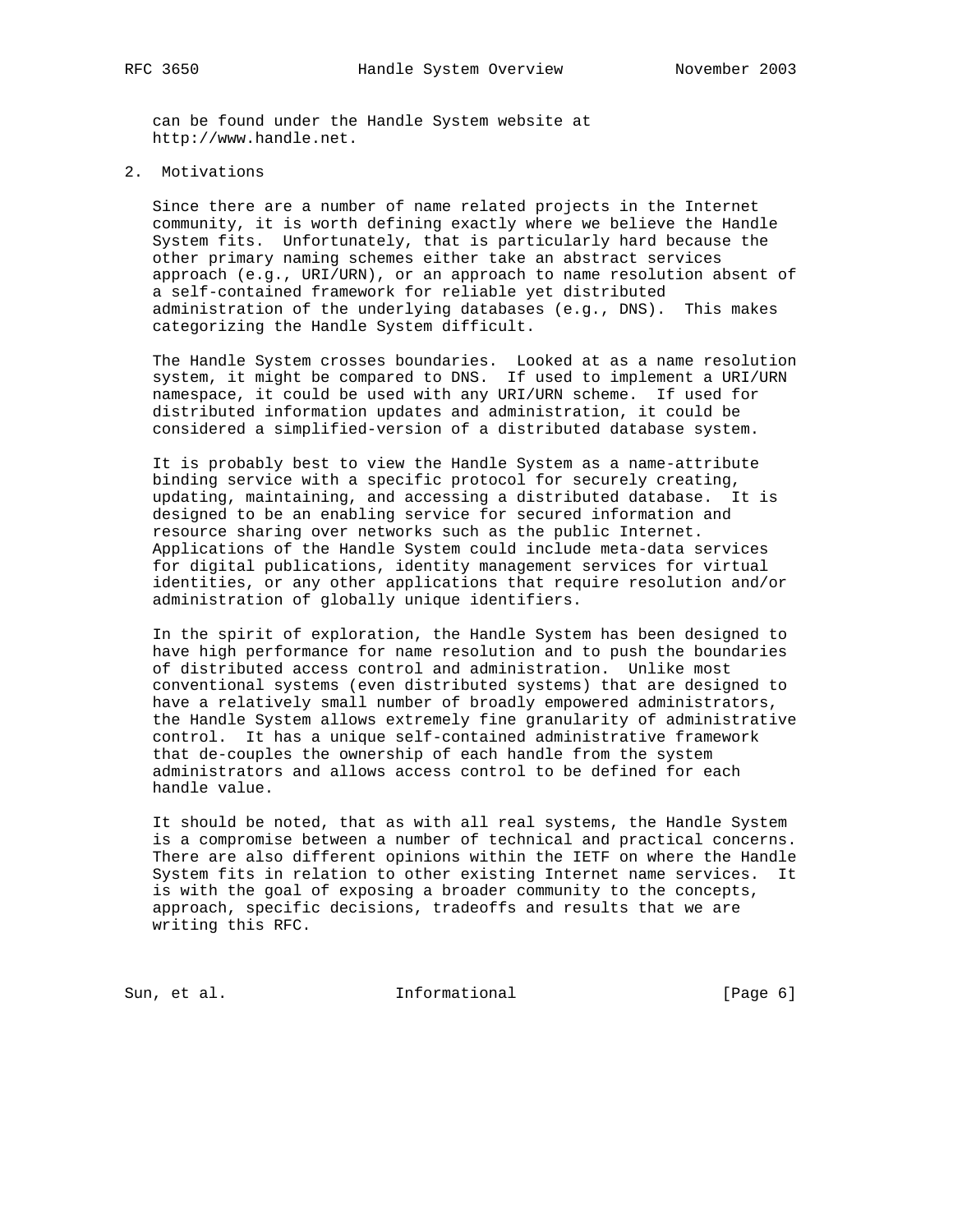#### 3. Handle Namespace

 Every handle consists of two parts: its naming authority, otherwise known as its prefix, and a unique local name under the naming authority, otherwise known as its suffix:

<Handle> ::= <Handle Naming Authority> "/" <Handle Local Name>

 The naming authority and local name are separated by the ASCII character "/". The collection of local names under a naming authority defines the local handle namespace for that naming authority. Any local name must be unique under its local namespace. The uniqueness of a naming authority and a local name under that authority ensures that any handle is globally unique within the context of the Handle System.

 For example, "10.1045/january99-bearman" is a handle for an article published in D-Lib magazine [12]. Its naming authority is "10.1045" and its local name is "january99-bearman". The handle namespace can be considered a superset of many local namespaces, with each local namespace having a unique naming authority under the Handle System. The naming authority identifies the administrative unit of creation, although not necessarily continuing administration, of the associated handles. Each naming authority is guaranteed to be globally unique within the Handle System. Any existing local namespace can join the global handle namespace by obtaining a unique naming authority so that any local name under the namespace can be globally referenced as a combination of the naming authority and the local name as shown above.

 Naming authorities under the Handle System are defined in a hierarchical fashion resembling a tree structure. Each node and leaf of the tree is given a label that corresponds to a naming authority segment. The parent node notifies the parent naming authority of its child nodes. Unlike DNS, handle naming authorities are constructed left to right, concatenating the labels from the root of the tree to the node that represents the naming authority. Each label is separated by the octet used for ASCII character "." (0x2E). For example, a naming authority for the National Digital Library Program ("ndlp") at the Library of Congress ("loc") is defined as "loc.ndlp".

 Each naming authority may have many child naming authorities registered underneath. Any child naming authority can only be registered by its parent after its parent naming authority has been registered. However, there is no intrinsic administrative relationship between the namespaces represented by the parent and child naming authorities. The parent namespace and its child

Sun, et al. 10. Informational 1. [Page 7]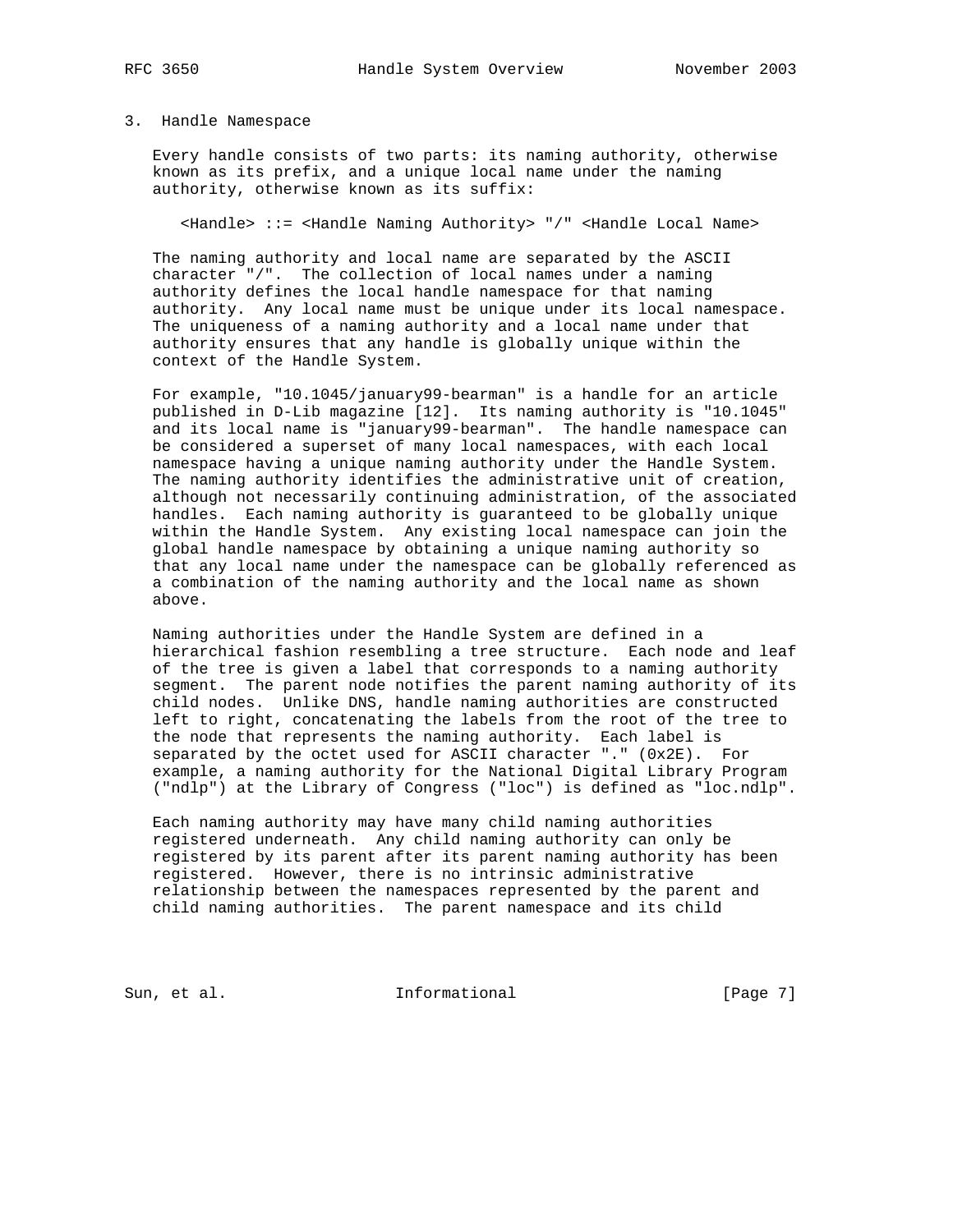namespaces may be served by different handle services, and they may or may not share any administration privileges.

 Handles may consist of any printable characters from the Universal Character Set (UCS-2) of ISO/IEC 10646, which is the exact character set defined by Unicode v3.0 [17]. The UCS-2 character set encompasses most characters used in every major language written today. To allow compatibility with most of the existing systems and to prevent ambiguity among different encodings, the Handle System protocol mandates UTF-8 to be the only encoding used for handles. The UTF-8 encoding preserves any ASCII encoded names so as to allow maximum compatibility with existing systems without causing naming conflict. Some encoding issues over the global namespace and the choice of UTF-8 encoding are discussed in [13].

 By default, handles are case sensitive. However, any individual handle service may define its namespace such that ASCII characters within any handle under that namespace are case insensitive.

4. Handle System Architecture

 The Handle System defines a hierarchical service model. The top level consists of a single handle service, known as the Global Handle Registry (GHR). The lower level consists of all other handle services, generically known as Local Handle Services (LHS).

 The Global Handle Registry can be used to manage any handle namespace. It is unique among handle services only in that it provides the service used to manage naming authorities, all of which are managed as handles. The naming authority handle provides information that clients can use to access and utilize the local handle service for handles under the naming authority.

 Local Handle Services are intended to be hosted by organizations with administrative responsibility for handles under certain naming authorities. A Local Handle Service may be responsible for any number of local handle namespaces, each identified by a unique naming authority. The Local Handle Service and its responsible set of local handle namespaces must be registered with the Global Handle Registry.

 One important aspect of the Handle System is its distributed architecture. The Handle System as a whole consists of a number of individual handle services. Each of these services may consist of one or more service sites. Each service site is a complete replication of every other site in the service in terms of handle resolution. Each service site may consist of one or more handle servers. All handles, and hence all handle requests, directed at a given service site will be evenly distributed across these handle

Sun, et al. 10 1nformational 100 [Page 8]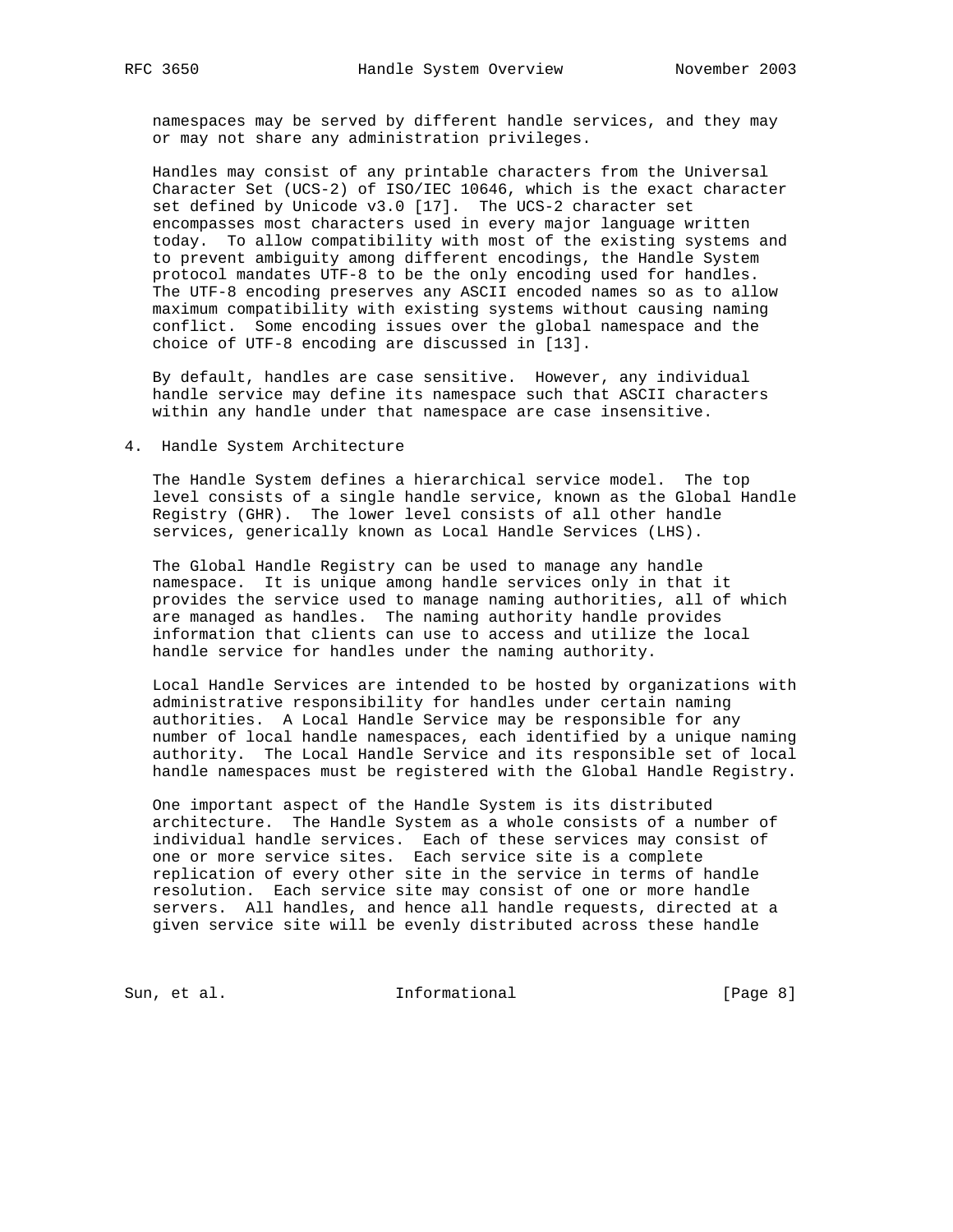servers. The Handle System as a whole may consist of any number of handle services. There are no design limits on the number of handle services or on the number of sites which make up each service, nor are there any limits on the number of servers that make up each site. Replication among any service site does not require that each site contain the same number of servers. In other words, while each site will have the same replicated set of handles, each site may allocate that set of handles across a different number of servers. This distributed approach is intended to aid scalability, accommodate any large-scale of operation, and mitigate problems of single point failure.

 Figure 3.1 illustrates a potential handle service that consists of two service sites: one located on the U.S. east coast and the other on the U.S. west coast. The east coast service site consists of four server computers. The west coast service site, with more powerful computers deployed, decides two servers will suffice. The number of service sites for any handle service, as well as the number of servers that are used by any service site, may be added or removed dynamically depending on the service requirement.

| server2<br>server1   | S<br>F.<br>$\mathbb{R}$ | S<br>Ε        |
|----------------------|-------------------------|---------------|
|                      |                         |               |
|                      |                         |               |
|                      |                         |               |
|                      |                         | R             |
|                      | ۲.7                     | V             |
|                      | F.                      | Е             |
|                      | $\mathbb{R}$            | $\mathbb{R}$  |
| Server3<br>  Server4 |                         |               |
|                      |                         | $\mathcal{L}$ |
|                      |                         |               |
|                      |                         |               |

(US East Coast) (US West Coast)

Handle Service Site 1 Handle Service Site 2

Figure 3.1: Handle service configured with two service sites

 Each handle service manages a distinct sub-namespace under the Handle System. Namespaces under different handle services may not overlap. The sub-namespace typically consists of handles under a number of naming authorities. The handle service is called the "home" service of these naming authorities and is the only one that provides resolution and administration service for handles under these naming authorities. Before resolving a handle, a client has to determine the "home" service of the handle in question. The "home" service of each handle is the "home" service of its naming authority and is

Sun, et al. 10. Informational 1. [Page 9]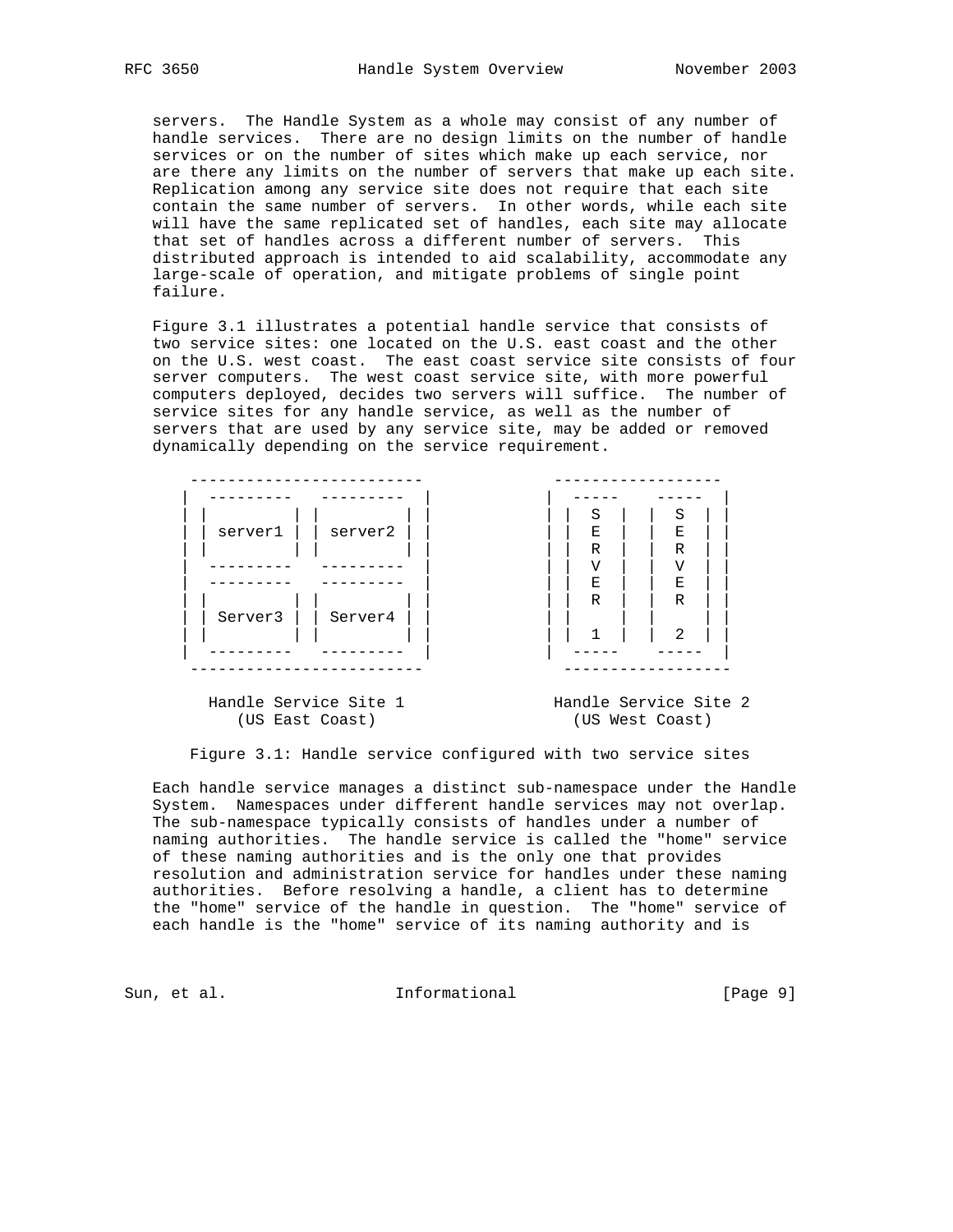registered at the Global Handle Registry. Clients can find the "home" service for each handle by querying the naming authority handle at the Global Handle Registry.

 The Global Handle Registry maintains naming authority handles. Each naming authority handle maintains the service information that describes the "home" service of the naming authority. The service information lists the service sites of the given handle service, as well as the interface to each handle server within each site. To find the "home" service for any handle, a client can query the Global Handle Registry for the service information associated with the corresponding naming authority handle. The service information provides the necessary information for clients to communicate with the "home" service.

 Figure 3.2 shows an example of a typical handle resolution process. In this case, the "home" service is a Local Handle Service. The client is trying to resolve the handle "10.1045/july95-arms" and has to find its "home" service from the Global Handle Registry. The "home" service can be found by sending a query to the Global Handle Registry for the naming authority handle for "10.1045". The Global Handle Registry returns the service information of the Local Handle Service that is responsible for handles under the naming authority "10.1045". The service information allows the client to communicate with the Local Handle Service to resolve the handle "10.1045/july95 arms".

Sun, et al. 10. Informational [Page 10]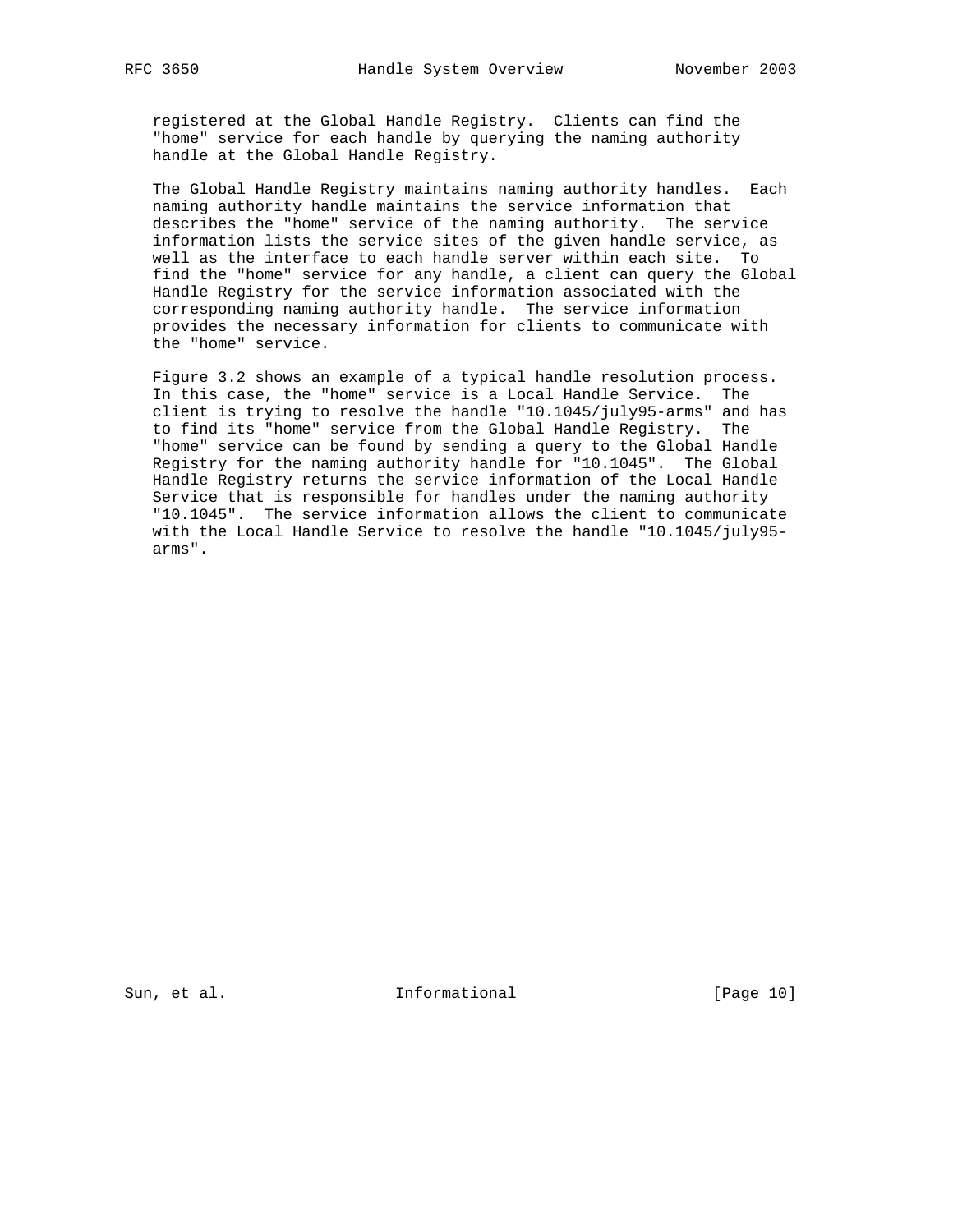

 | | | naming authority | | Global Handle | | "10.1045" | | Registry | | |

Figure 3.2: Handle resolution starting with global

 To improve resolution performance, any client may choose to cache the service information returned from the Global Handle Registry and use it for subsequent queries. A separate handle caching server, either stand-alone or as a piece of a general caching mechanism, may also be used to provide shared caching within a local community. Given a cached resolution result, subsequent queries of the same handle may be answered locally without contacting any handle service. Given cached service information, clients can send their requests directly to the correct Local Handle Service without contacting the Global Handle Registry.

| | ----------------------

5. Handle System Security

---------------

 The Handle System provides handle resolution and administration service over networks such as the public Internet. Each handle can be assigned a set of values. Clients use the handle resolution service to resolve any handle into its set of values. Each value has a data type and a unique value index. Clients can query for specific handle values based on data type or value index.

 The handle administration service answers requests from clients to manage handles. These include adding handles, deleting handles or updating their values. It also manages naming authorities via naming authority handles. Each handle can have its own administrator(s), and each administrator can be granted a certain set of permissions.

Sun, et al. 10. Informational 1. [Page 11]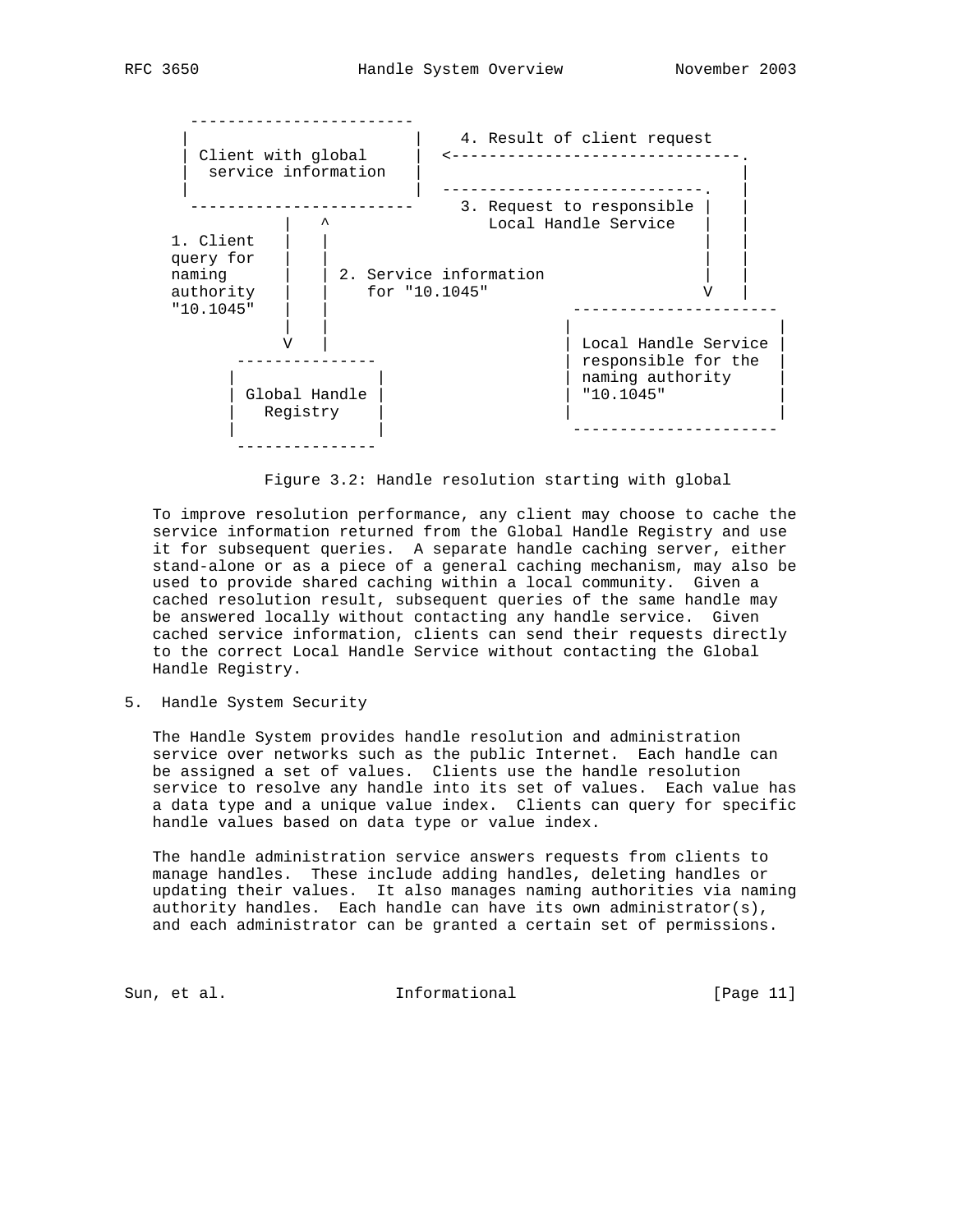The handle system authentication protocol authenticates the handle administrator before fulfilling any administrative request.

 The Handle System provides security services such as client and server authentication, data confidentiality and integrity, and non repudiation. By default, handle resolution does not require any client authentication. However, resolution requests for confidential data assigned to any handle (by its administrator), as well as any administration requests (e.g., adding or deleting handle values) require authentication of the client for proper authorization. The server will decide, during the authorization process, whether or not the client has permission to access those confidential handle values, or has permission to add or update handles and handle values. When authentication is required, the handle server will issue a challenge to the requesting client before carrying out the client's request. To satisfy the authentication requirement, the client must send back the correct response identifying itself as a qualified administrator. The handle server will respond to the initial request only after successful authentication of the client. Handle clients may choose to use either secret key or public key cryptography for authentication. Handle System authentication can also be carried out via third party authentication services. To ensure data integrity, clients may request digitally signed responses from any handle server. They may also set up secured communication sessions with handle servers so that any exchanged information can be encrypted (for data confidentiality) using a session key. Handle servers can also provide confidentiality by encrypting the handle data before sending it to the client.

 The Handle System provides service options for secured information exchange between the client and server. This does not, of course, guarantee the truthfulness of handle values. Incorrect values assigned to any handle by its administrator may very well mislead clients. On the other hand, a handle value may contain references to other handle values to provide additional credentials. For example, a handle value R (e.g., a claim) may contain a reference to some other handle value that contains the digital signature (from a creditable source) upon the value R. Clients who trust the signature could then trust the handle value R.

6. The Handle System and other Internet Services

 There are a number of existing and proposed Internet identifier services or specifications that, by design or intent, cover some of the functionalities proposed for the Handle System. This section briefly reviews them in relationship to the Handle System.

Sun, et al. 10. Informational [Page 12]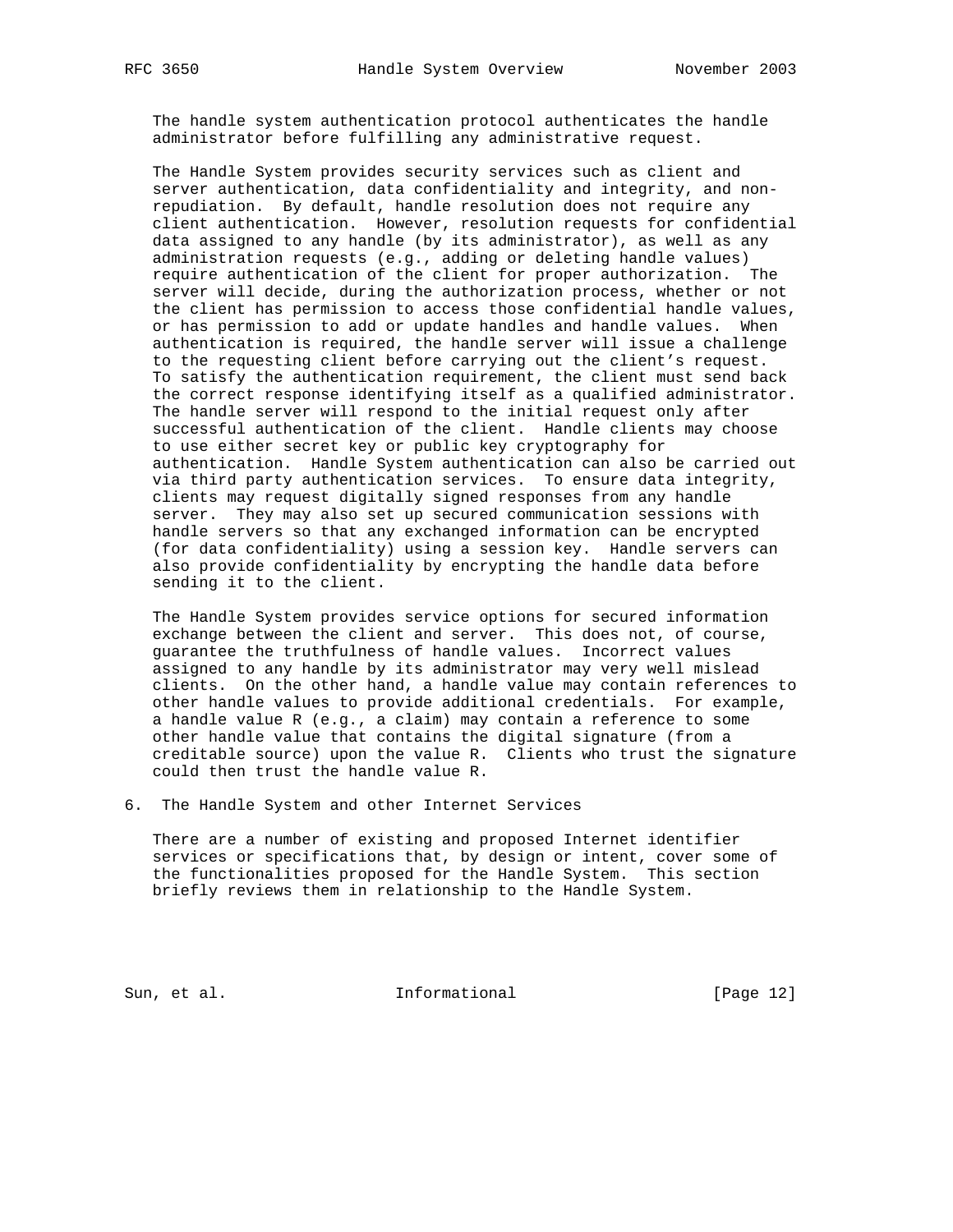### 6.1. Domain Name Service (DNS)

 The Domain Name Service, or DNS, was originally designed and is heavily used for mapping domain names into IP Addresses for network routing purposes. RFC 1034 [2] and RFC 1035 [3] provide detailed descriptions of its design and implementation. The growth of the Internet has increased demands for various extensions to DNS, even its possible use as a general purpose resource naming system. However, any such use has the potential to slow down the network address translation and/or affect its effectiveness in network routing. DNS implementations typically do not scale well when a large amount of data is associated with any particular DNS name. It is therefore generally considered inappropriate to use DNS as a general-purpose naming service.

 An additional factor that argues against using DNS as a general purpose naming service is the DNS administrative model. DNS names are typically managed by the network administrator(s) at the DNS zone level. There is no provision for a per-name administrative structure. No facilities are provided for anyone other than network administrators to create or manage DNS names. This is appropriate for domain name administration but less so for general-purpose name administration.

 The Handle System differs from DNS in its distributed administration and service model, as well as its security features. The handle system protocol includes security options to assure confidentiality and integrity during data transmission. Each handle can have its own administrator, independent from the server administrator. The handle system protocol allows any handle administrator to manage his or her handles securely over the public network. Additionally, the Handle System service model allows any of its service sites to dynamically configure its service distribution among a cluster of servers to accommodate increased service requests. This also allows less powerful computers to be used together to support any arbitrarily large number of handles.

### 6.2. Directory Services (X.500/LDAP)

 X.500 [6] is the OSI Directory Standard defined by the ISO and the ITU. It is designed "to provide a white pages service that would return either the telephone numbers or X.400 O/R addresses of people", and is "concerned mainly with providing the name server service for Open Systems Interconnection (OSI) applications" [7]. X.500 defines a hierarchical data and information model with a set of protocols to allow global name lookup and search. The protocol, however, has proved difficult to implement and there has been difficulty in getting "client access integrated into existing

Sun, et al. 10. Informational [Page 13]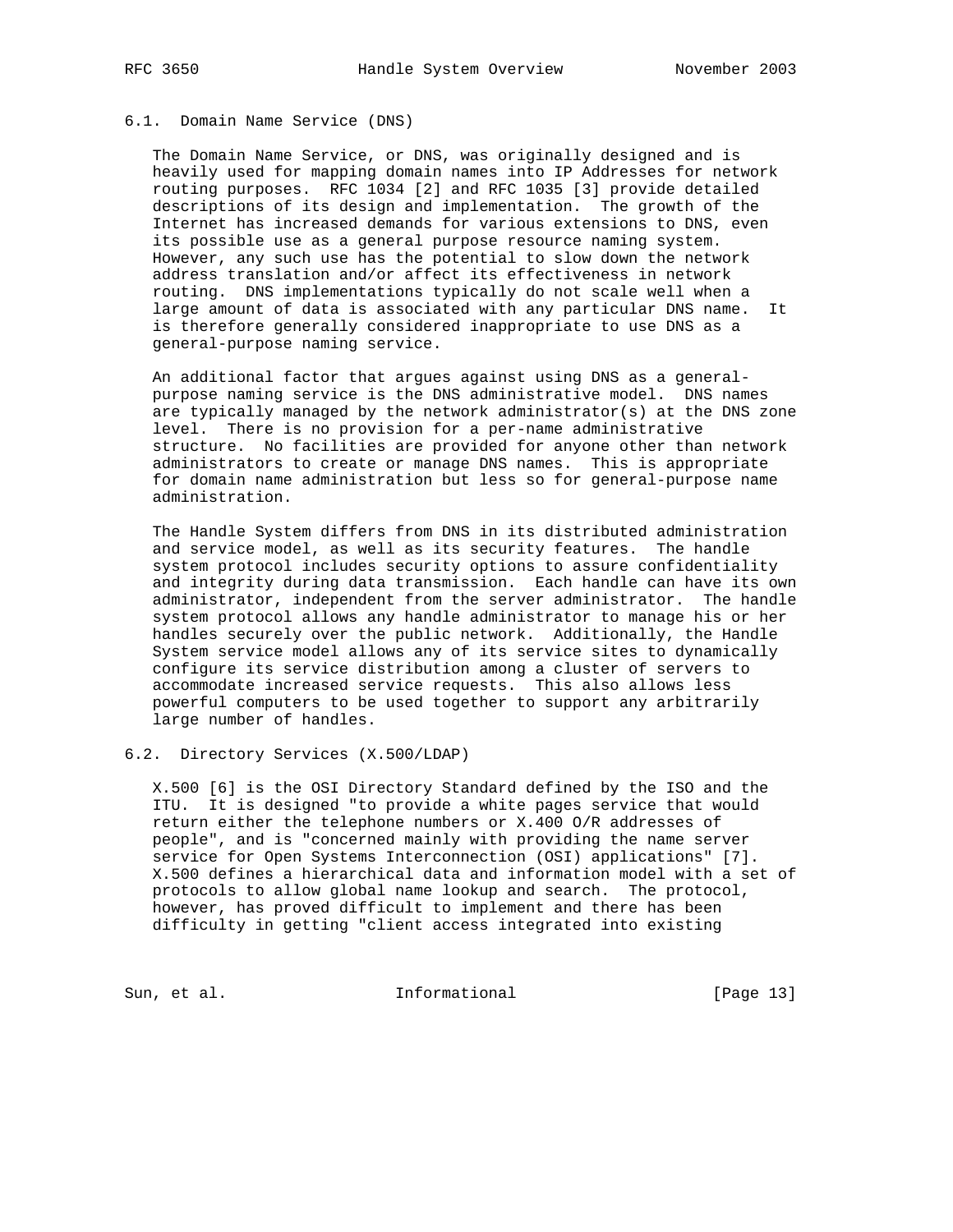products" [14]. LDAP (Lightweight Directory Access Protocol) [8] has overcome many of these difficulties by making the protocol simpler and easier to implement. Some concern remains, however, that as LDAP is emerging from a local directory access protocol (LDAP v2) into a distributed service protocol (LDAP v3), it faces many issues not addressed in its original design, resulting in new complications.

 The fundamental difference between a name resolution service such as the Handle System, and a directory service such as LDAP, is search capability. The added functionality of being able to search a directory service necessarily carries with it added complexity, thus affects its efficiency. A pure name service, such as the Handle System, can be designed solely around efficient resolution of known items without addressing functions and data structures required for discovery of unknown items based on incomplete criteria.

 Directory services, such as LDAP or WHOIS++ [15,16], may be used in tandem with the Handle System to provide reverse lookup service. Existing corporate directory services, for example, could provide interfaces to both services. The Handle System interface would provide a highly efficient name resolution service. The directory service interface would provide extended search capability. Handles could also be used in LDAP service referral. For example, an LDAP service may be referenced as a handle. Doing so will make the reference persistent overtime, independent of location change.

## 6.3. Uniform Resource Identifier (URI)/Uniform Resource Name(URN)

 Uniform Resource Identifier (URI) [23] defines a uniform, yet extensible naming mechanism for identifying Internet resources in web applications. Uniform Resource Name (URN) [11], a subset of URI, defines a namespace registration mechanism for persistent namespaces under URI. URI/URN represents most of the Internet name services used in web applications. This section discusses the relationship of the Handle System to URI/URN and how applications may utilize the Handle System within the URI/URN context.

 The Handle System provides a general-purpose name service for the Internet. Like DNS or X.500 directory service, the Handle System defines its namespace outside of any URI/URN namespace. Handles can be transcribed and resolved directly, without any URI/URN scheme as a prefix. For example, a library application may resolve the handle "10.1045/july95-arms" directly into its set of handle values. No URI/URN scheme will be needed in this case.

 The Handle System may be used for applications that require a persistent name service. The Handle System provides the necessary mechanisms to allow persistent names to be registered as handles.

Sun, et al. 10. Informational [Page 14]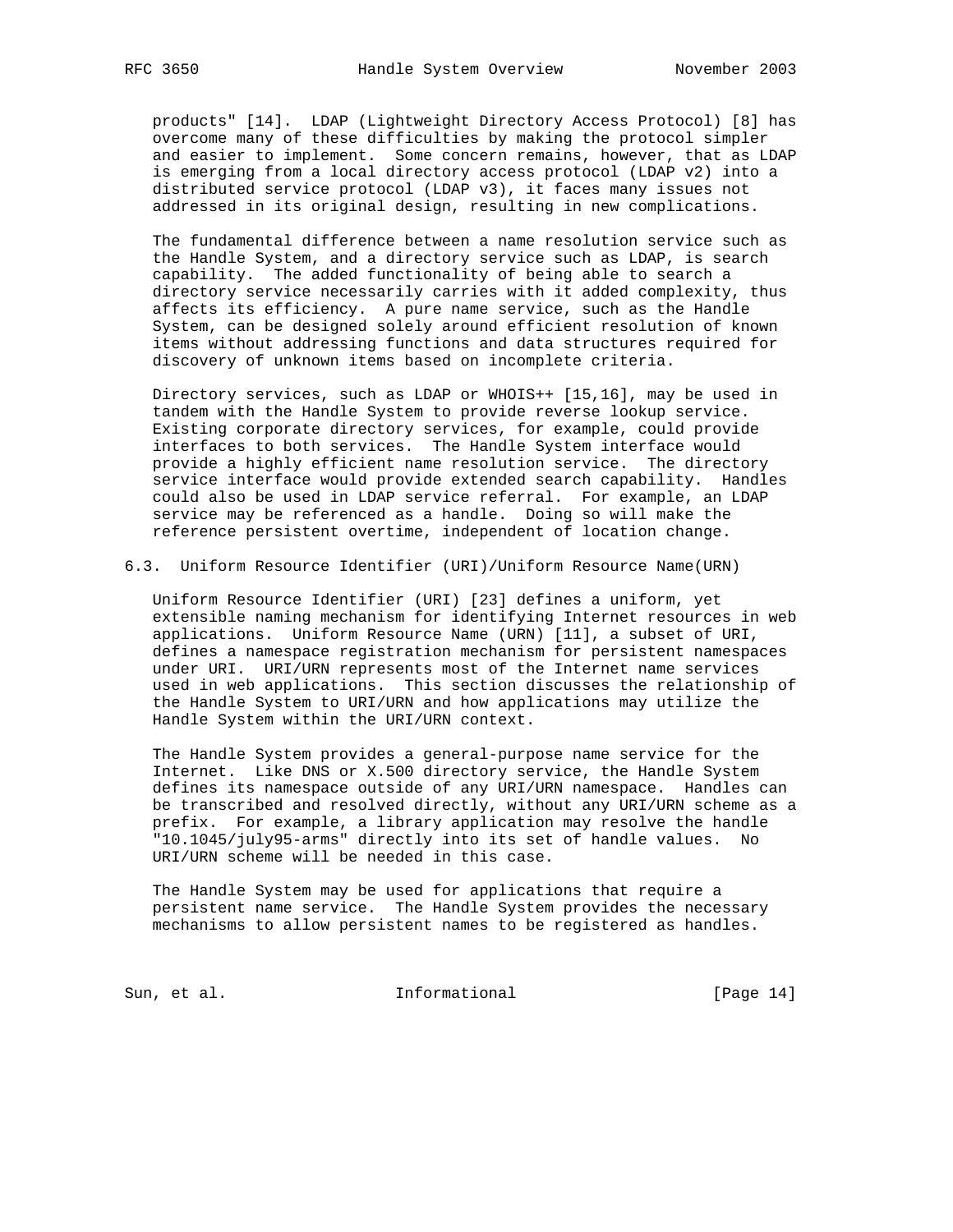Specific naming authorities may be defined to host those handles designed to be persistent. However, the persistence of handles depends more on administrative policies than the technology itself. Such policies are beyond the Handle System service, as described in this set of documents.

 On the other hand, the Handle System can also be used for applications where persistent names are not required. Such handles may have a short life-time and they may also be used to identify different objects at different times.

 Different web applications may be developed using the Handle System as the underlying name service. Each of these applications may define its own URI/URN namespace for its application needs. For example, application FOO may have a URI namespace "foo:" registered to identify any FOO services on the web. In the mean time, application BAR may have a URN namespace "URN:BAR" registered to identify any BAR object that needs a persistent name. Both FOO and BAR applications may use handles (under their respective naming authority) in naming and resolving to services and/or objects. This is similar in DNS, where there are different URI schemes (e.g., "telnet", "ftp", "mailto", etc.) defined for different applications, all using the DNS service.

 The IETF and IRTF have discussed the Handle System in the realm of URI-related work. There are different opinions on whether the Handle System will fit into a specific URI or URN namespace. There are also concerns on where the Handle System fits in relation to other existing name services on the Internet. Such discussions are out of the scope of this document.

7. Security Considerations

 This section is meant to inform people of security limitations of the Handle System, as well as precautions that should be taken by application developers, service providers, and Handle System clients. Specific security considerations regarding the Handle System protocol [21], as well as its data and service model [22], are addressed in separate documents.

7.1. General Security Practice

 The security of the Handle System depends on both client and server host security at every step in the transaction. It assumes the client host has not been tampered with and that client software will reliably convey the received data to the client. The client of any handle service must also assume that any handle servers involved have not been compromised. To trust the Global Handle Registry is to

Sun, et al. 10. Informational [Page 15]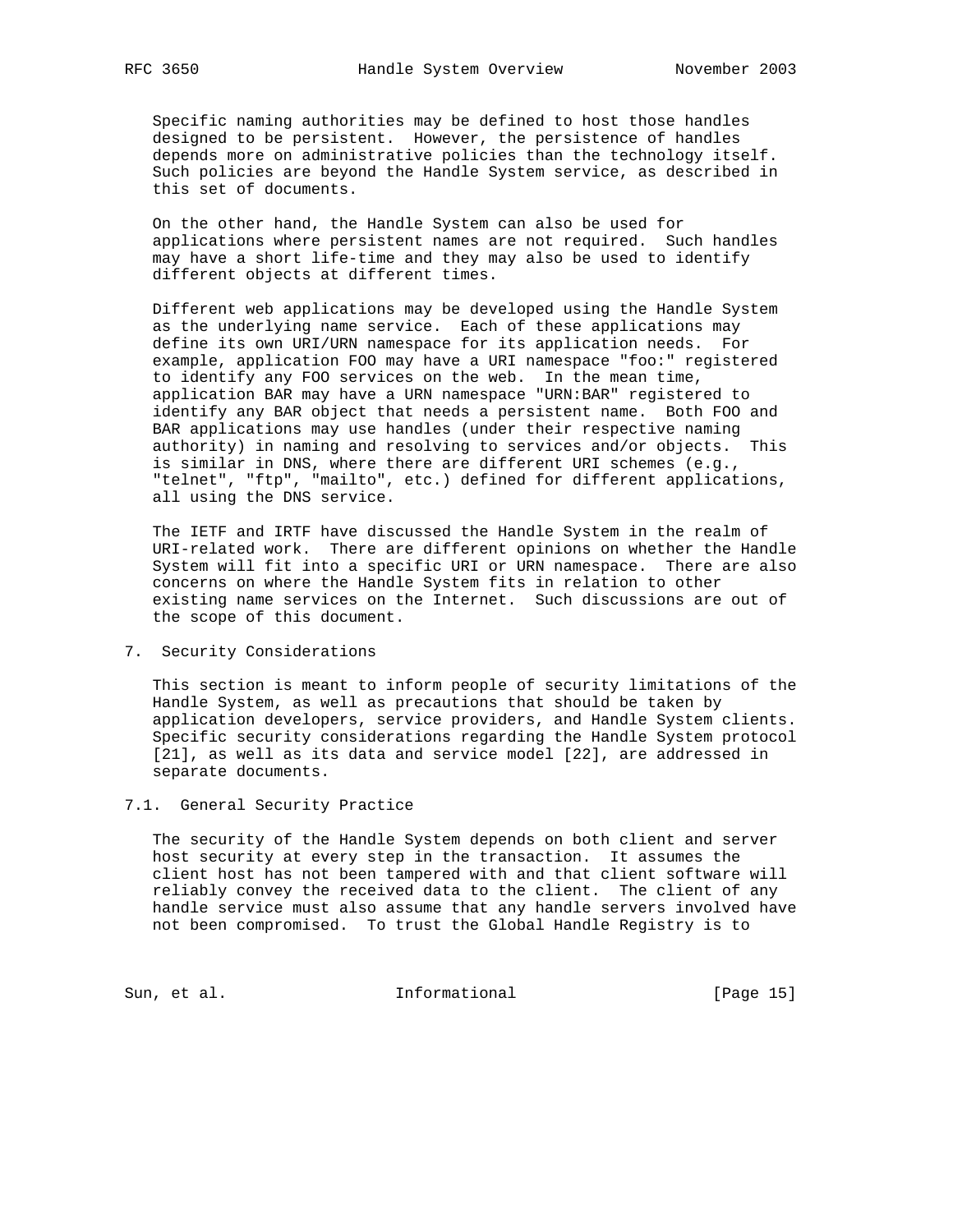believe that the Global Handle Registry will correctly direct the client request to the responsible Local Handle Service. To trust a Local Handle Service is to believe that the Local Handle Service will correctly return the data that was assigned to the handle by its administrator. A Local Handle Service typically supports a set of naming authorities. Thus, trusting a Local Handle Service would imply trusting those naming authorities.

 The integrity of the Handle System depends heavily on the integrity of the global service information. Invalid global service information may mislead clients into inappropriate Local Handle Services. It may also allow attackers to forge server signatures. The Global Handle Registry must take extreme caution in protecting the global service information and the public key pair used to sign the global service information. Client applications should only accept the global service information from the Global Handle Registry. They should check its integrity upon each update.

 For efficiency reasons, handle servers will not generate or return a digital signature for every service response, unless specifically requested by clients. To assure data integrity, clients must explicitly ask the server to return the digital signature. To protect sensitive data from exposure, clients may establish a communication session with the server and ask the server to encrypt any data using the session key.

# 7.2. Privacy Protection

 By default, most handle data stored in the Handle System is publicly accessible, unless otherwise specified by the handle administrator. Handle administrators must pay attention when adding handle values that contain private information. They may choose to mark these handle values readable only by the handle administrator(s), or to store these as encrypted handle values, so that these values can only be read within a controlled audience.

 Log files generated by the handle server are another vulnerable point where client privacy may be under attack. Operators of handle servers must protect such information carefully.

# 7.3. Caching and Proxy Servers

 Besides performance gains and other value-added services, both proxy and caching servers present themselves as men-in-the-middle, and as such are vulnerable to man-in-the-middle attacks. It is important to know that proxy and caching servers are not part of any handle service. They are clients of the Handle System. Service responses from proxy and caching servers cannot be authenticated via the Handle

Sun, et al. 10. Informational [Page 16]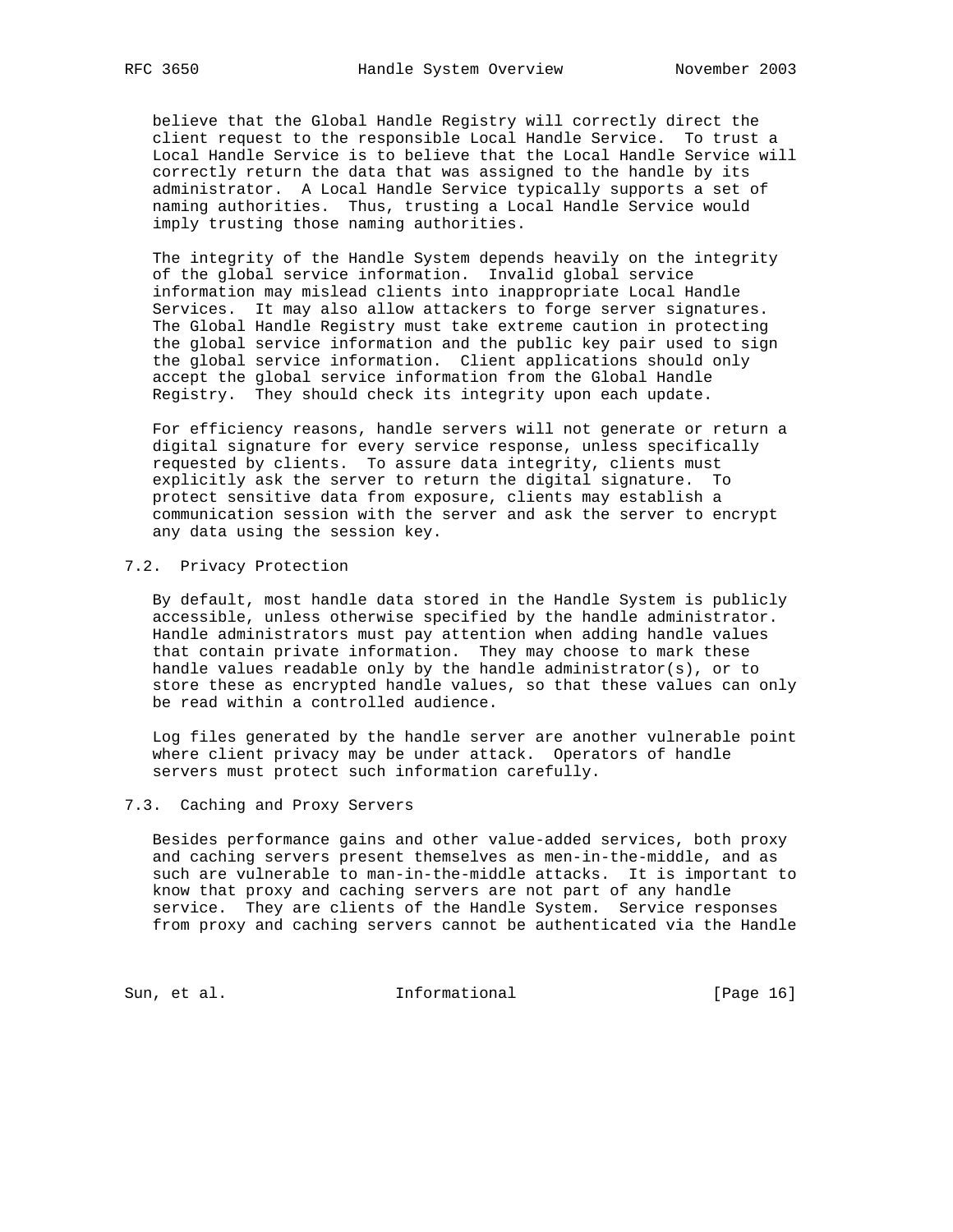System protocol. The trust between the client and its immediate proxy/caching server has to be setup independently, regardless of the number of proxy/caching servers that are in the middle of the communication path.

 By using proxy and caching servers, clients assume that the servers will submit their requests and relay any responses from the Handle System without mishandling any of the contents. They also assume that the servers will protect any sensitive information on their behalf.

 Proxy and caching server operators should protect the systems on which such servers are running as they would protect any system that contains or transports sensitive information. In particular, log information gathered at proxies often contain highly sensitive personal information, and/or information about organizations. Such information should be carefully guarded, and appropriate guidelines for their use developed and followed.

 Caching servers provide additional potential vulnerabilities because the contents of the cache represent an attractive target for malicious exploitation. Potential attacks on the cache can reveal private data for a handle user, or information still kept after a user believes that they have been removed from the network. Therefore, cache contents should be protected as sensitive information.

# 7.4. Mirroring

 Handle System clients should be aware of possible delays in content replication among mirroring sites. They should consider sending their request to the primary service site for any time-sensitive data. Selection of mirroring sites by service administrators must be done carefully. Each mirroring site must follow the same security procedures in order to ensure data integrity. Software tools may be applied to ensure data consistency among mirroring sites.

# 7.5. Denial of Service (DoS)

 As with any public service, the Handle System is subject to denial of service attacks. No general solutions are available to protect against such attacks in today's technology. Server implementations may be developed to be aware of such attacks and notify administrators when they happen. Stateless cookies [19, 20] are one means of mitigating some of the effects of DoS attacks on hosts that perform authentication, integrity, and encryption services. Server

Sun, et al. 10. Informational [Page 17]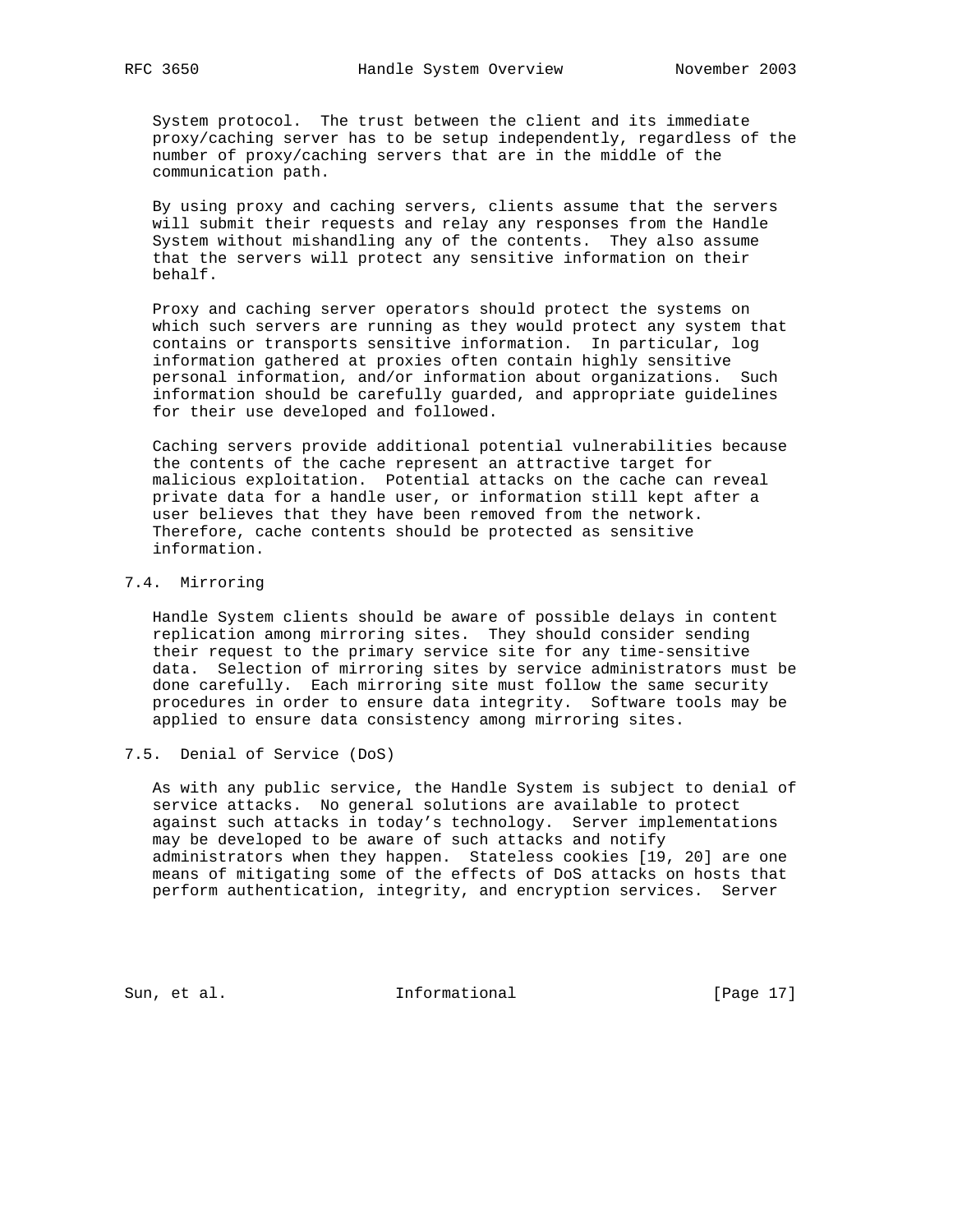implementations, moreover, need to be upgradeable to take advantage of new security technologies, including anti-DoS technologies as these become available.

8. History of the Handle System

 The Handle System was originally conceived and developed at CNRI as part of an overall digital object architecture. The first public implementation was created at CNRI in the fall of 1994 in an effort led by David Ely. The overall digital object architecture, including the Handle System, was later described in a paper by Robert Kahn and Robert Wilensky [1] in 1995. Development continued at CNRI as part of the Computer Science Technical Reports (CSTR) project, funded by the Defense Advanced Projects Agency (DARPA) under Grant Number MDA- 972-92-J-1029 and MDA-972-99-1-0018. One aspect of this early digital library project, which was also a major factor in the evolution of the Networked Computer Science Technical Reference Library (NCSTRL) [18] and related activities, was to develop a framework for the underlying infrastructure of digital libraries.

 Early adopters of the Handle System included the Library of Congress, the Defense Technical Information Center (DTIC), and the International DOI Foundation (IDF). Feedback from these organizations as well as NCSTRL, other digital library projects, and related IETF efforts as mentioned above, have all contributed to the evolution of the Handle System. The current status and available software, for both client and server, can be found at http://www.handle.net.

9. Acknowledgements

 This work is derived from the earlier versions of the Handle System implementation. Design ideas are based on those discussed within the Handle System development team, including David Ely, Charles Orth, Allison Yu, Sean Reilly, Jane Euler, Catherine Rey, Stephanie Nguyen, Jason Petrone, and Helen She. Their contributions to this work are gratefully acknowledged.

 The authors also thank Russ Housley (housley@vigilsec.com), Ted Hardie (hardie@qualcomm.com), and Mark Baugher (mbaugher@cisco.com) for their extensive review and comments, as well as recommendations received from other members of the IETF/IRTF community.

Sun, et al. 10. Informational [Page 18]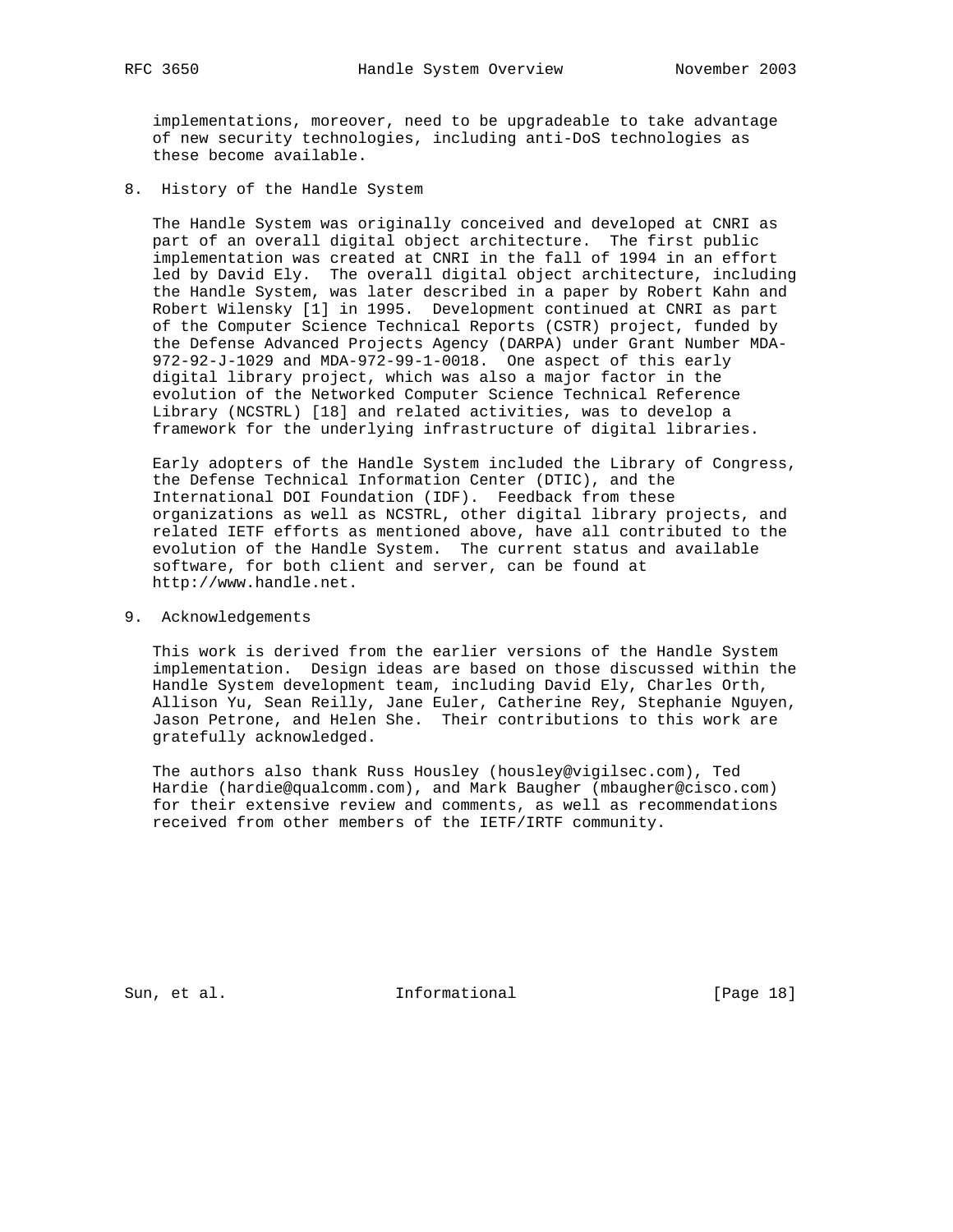# 10. References and Bibliography

- [1] Kahn, R. and R. Wilensky, "A Framework for Distributed Digital Object Services", D-Lib Magazine, 1995.
- [2] Mockapetris, P., "Domain Names Concepts and Facilities", STD 13, RFC 1034, November 1987.
- [3] Mockapetris, P., "Domain Names Implementation and Specification", STD 13, RFC 1035, November 1987.
- [4] Berners-Lee, T., Masinter, L. and M. McCahill, "Uniform Resource Locators (URL)", RFC 1738, December 1994.
- [5] Yergeau, F., "UTF-8, a transformation format of Unicode and ISO 10646", RFC 2044, October 1996.
- [6] ITU-T Rec. X.500, "The Directory: Overview of Concepts, Models, and Services", 1993.
- [7] D. W. Chadwick, "Understanding X.500 The Directory", Chapman & Hall ISBN: 0-412-43020-7.
- [8] Wahl, M., Howes, T. and S. Kille, "Lightweight Directory Access Protocol (v3)", RFC 2251, December 1997.
- [9] Sollins, K. and L. Masinter, "Functional Requirements for Uniform Resource Names", RFC 1737, December 1994.
- [10] Sollins, K. "Architectural Principles of Uniform Resource Name Resolution", RFC 2276, January 1998.
- [11] IETF Uniform Resource Names (URN) Working Group, April 1998.
- [12] D-Lib Magazine, http://www.dlib.org
- [13] Sam X. Sun, "Internationalization of the Handle System A Persistent Global Name Service", Proceeding of 12th International Unicode Conference, April 1998.
- [14] D. Goodman, C. Robbins, "Understanding LDAP & X.500", August 1997.
- [15] Deutsch P., Schoultz R., Faltstrom P. and C. Weider, "Architecture of the WHOIS++ service", RFC 1835, August 1995.
- [16] Weider, C., Fullton, J. and S. Spero, "Architecture of the Whois++ Index Service", RFC 1913, February 1996.

Sun, et al. 10. Informational [Page 19]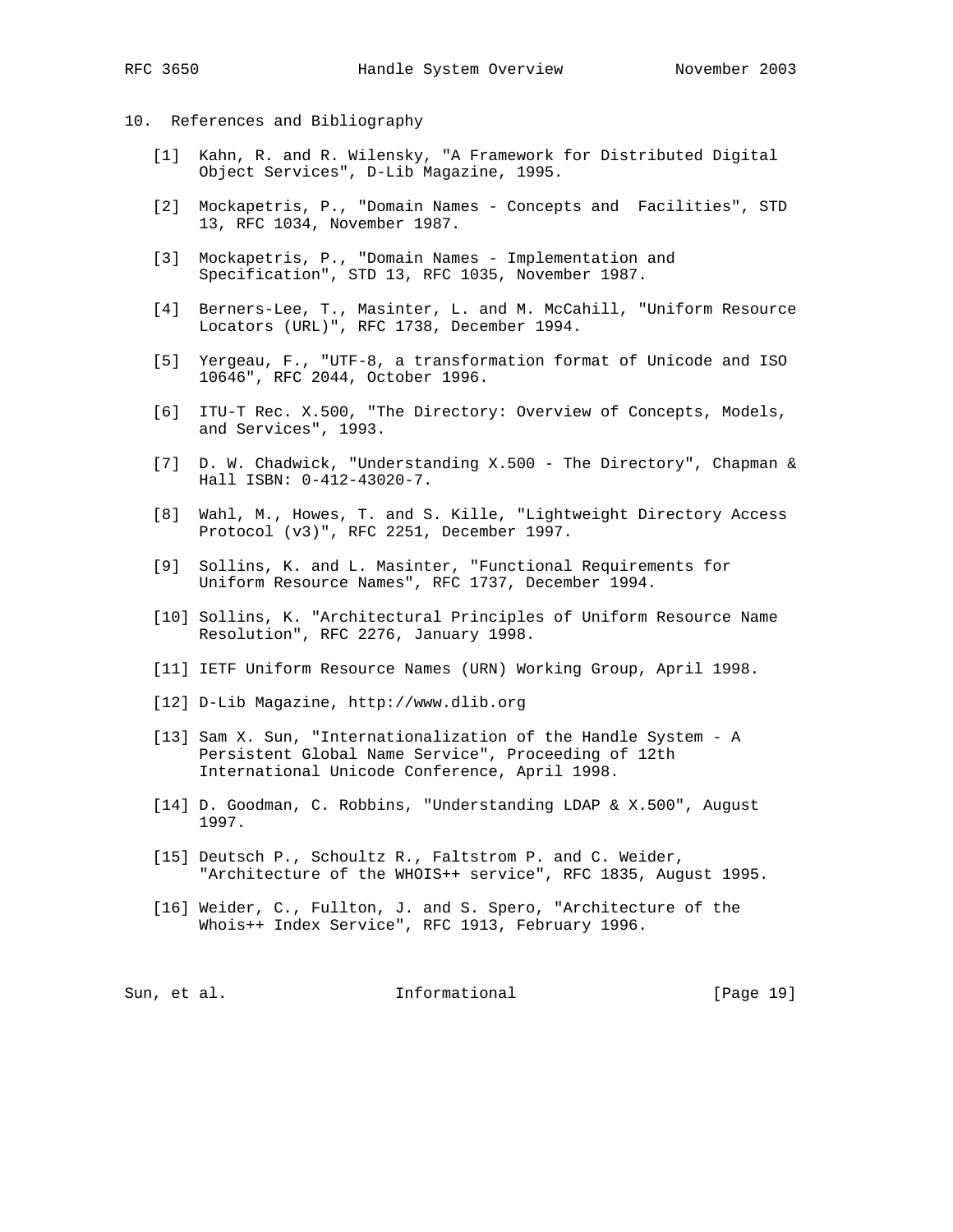- [17] The Unicode Consortium, "The Unicode Standard, Version v3.0", Addison-Wesley Pub Co; ISBN: 0201616335.
- [18] The Networked Computer Science Technical Reports Library (NCSTRL), http://www.ncstrl.org/
- [19] Karn, P. and W. Simpson, "Photuris: Session-Key Management Protocol", RFC 2522, March 1999.
- [20] Harkins, D. and D. Carrel, "The Internet Key Exchange (IKE)", RFC 2409, November 1998.
- [21] Sun, S., Reilly, S. and L. Lannom, "Handle System Namespace and Service Definition", RFC 3651, November 2003.
- [22] Sun, S., Reilly, S., Lannom, L. and J. Petrone, "Handle System Protocol (ver 2.1) Specification", RFC 3652, November 2003.
- [23] Berners-Lee, T., Fielding, R. and L. Masinter, "Uniform Resource Identifiers (URI): Generic Syntax", RFC 2396, August 1998.
- 11. Authors' Addresses

 Sam X. Sun Corporation for National Research Initiatives (CNRI) 1895 Preston White Dr., Suite 100 Reston, VA 20191

 Phone: 703-262-5316 EMail: ssun@cnri.reston.va.us

 Larry Lannom Corporation for National Research Initiatives (CNRI) 1895 Preston White Dr., Suite 100 Reston, VA 20191

 Phone: 703-620-8990 EMail: llannom@cnri.reston.va.us

 Brian Boesch Corporation for National Research Initiatives (CNRI) 1895 Preston White Dr., Suite 100 Reston, VA 20191

 Phone: 703-262-5316 EMail: bboesch@cnri.reston.va.us

Sun, et al. 10. Informational 1. [Page 20]